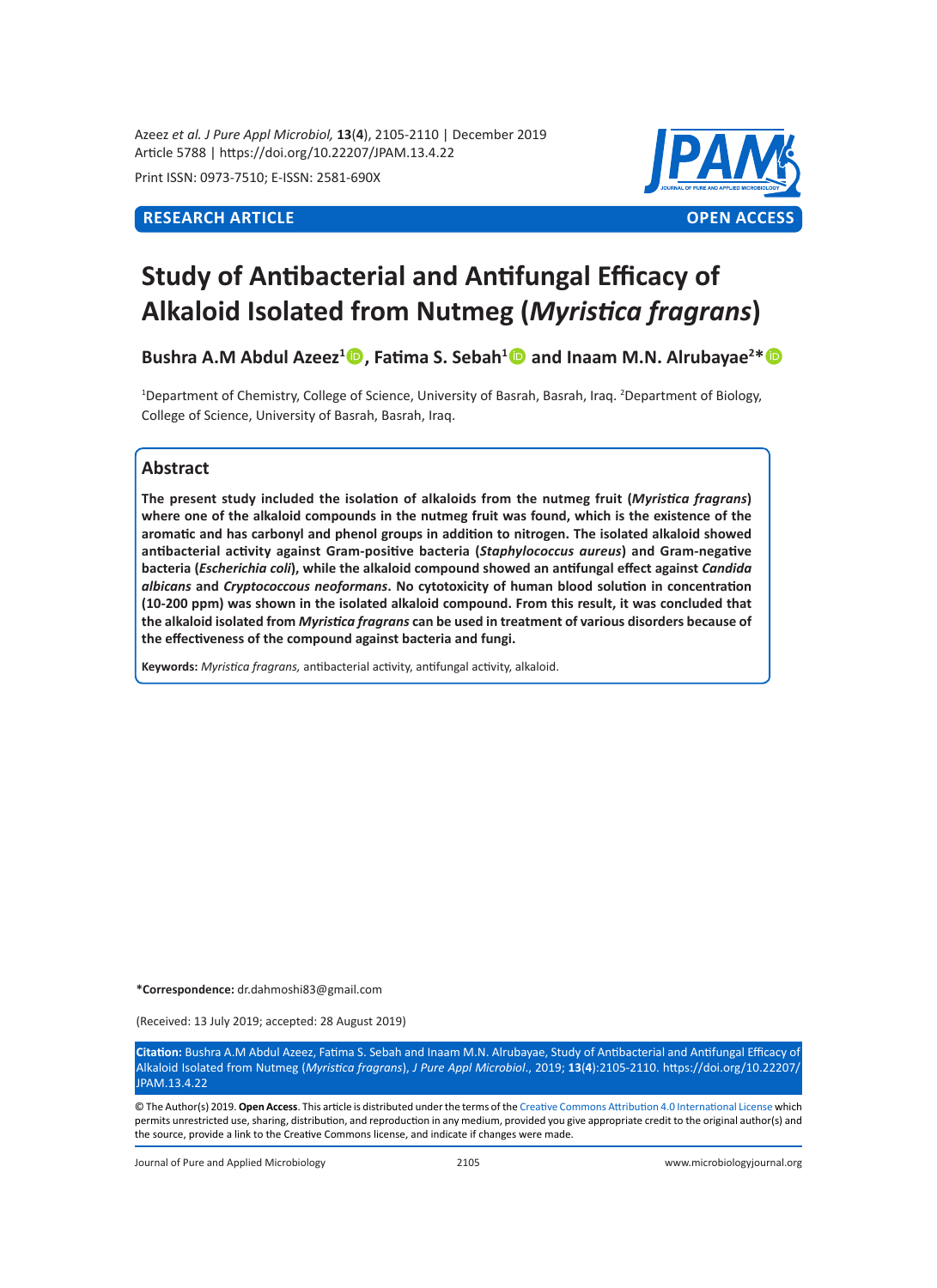#### **INTRODUCTION**

*Myristica fragrans,* is a tropical evergreen tree (family Myristicaceae), nutmeg was used as a sachet, and the Romans used it as incense native of the E. Moluccas. It is found only as a specimen tree in Botanical gardens. The seed of the plant is known as "nutmeg" and the spice made of its seed and the arillus of the seed is called "mace". Both nutmeg and mace contain many volatile oils. The contents of these oils have a variety of individual pharmacological effects, some of which disagree others (Jellin et al.; 2005). The fruit contains ethereal oil-cells often with phenolic and myristicin; the seed and the aril are used for flavouring food (Pal et al., 2011).

Nutmeg is diffuse as a spice and also possesses various therapeutic properties. It has a characteristic pleasant fragrance and a slightly warm taste. It is used to flavour many kinds of baked foods, confections, confectionery, meats, sausages, vegetables and drinks. Medicinally, Nutmeg is used as an anti-diarrheal agent for patients with medullar carcinoma of the thyroid. The effectiveness of the treatment may be due to the inhibition of prostaglandin synthesis in the mucosa and sub mucosa of the colon. It is sometimes used as a stomachic, tonic, carminative as well as for intestinal colic and catarrh, to stimulate appetite, to control flatulence, it also promotes and regulates the flow of menstruation and abortion (Olaleye et al., 2006).

## **MATERIALS AND METHODS Plant Materials & Chemical**

The Nutmeg *Myristica fragrans* plant used in this study was obtained from the local markets. All the chemicals were buy from Sigma & Alderich Co.

The reagents were prepared in deionized distilled water to eliminate the pollution of metal ions.

# **Preparation of extracts Alkaloid extract**

Twelve (12 g) of plant powder defending oil was mixed with 150 ml of ethanol (10% acetic acid) and left on continuous mixing under room temperature for 4 h. The mixture was filtered by using filter paper (Whatmann No, 31) and Buchner funnel; then the filtrate was concentrated to a quarter of its size by a rotary evaporate at 70°C. The sulfuric acid (2%) was added to the concentrated filtrate and the concentrated filtrate was treated with concentrated ammonium hydroxide until pH9,then the solution was filtered and separated by addition 20ml of chloroform. The precipitate was removed by filtration, through filter paper, then filtrates was concentrated under vacuum then dried at room temperature (Yubin et al., 2014), the weight of yellow amorphous compound was 1.935g.

# **Preliminary qualitative test**

Preliminary tests were carried out on the alkaloid compound, as showed in the table (1). **Thin layer chromatography**

TLC was transferred out on the alkaloid extract by using (Ethanol:  $H_2O$ : HAC) (5:1:1). **Solubility test**

Uses several polar and nonpolar solvent to solubility test to alkaloid compound.

# **Active groups test**

After ensuring the one alkaloid compound, then uses active groups test to do it .

# **FTIR and UV-Visible spectroscopy**

Fourier transform Infrared using PyE-UNICAM-30300S, and UV-Visible analysis using JASCOUV, were done to alkaloid compound. **Biological activity**

Two bacterial isolates, namely *Escherichia coli* and *Staphylococcus aureus* were used to establishment the antibacterial activity, in addition to two isolates of yeasts, *Candida albicans* and *Cryptococcous neoformans* that were used to discernment of antifungal activity. All clinical bacterial with yeast isolates were obtained from microbiology laboratories of Biology Department, Science College, Basrah University.

# **Antibacterial and Antifungal tests**

The minimum inhibitory concentration, (MIC<sub>s</sub>) for extract of alkaloid was evaluated by broth microdilution method (CLSI, 1996 and CLSI, 2002). The extract was dissolved in dimethyl sulfoxide (DMSO) with concentrations ranging from 100-0.05 µg/ml, while the suspension for each isolate was prepared and incorporated to a turbidity of 0.5 McFarland scale (1x10<sup>6</sup> cfu/ml) for yeasts and (1x10<sup>8</sup> cfu/ml) for bacteria, and diluted with broth microdilution technique to reach the final concentration  $1$ -5x10<sup>3</sup> cfu/ml for yeasts and 1-5 x104 cfu/ml for bacteria.

Journal of Pure and Applied Microbiology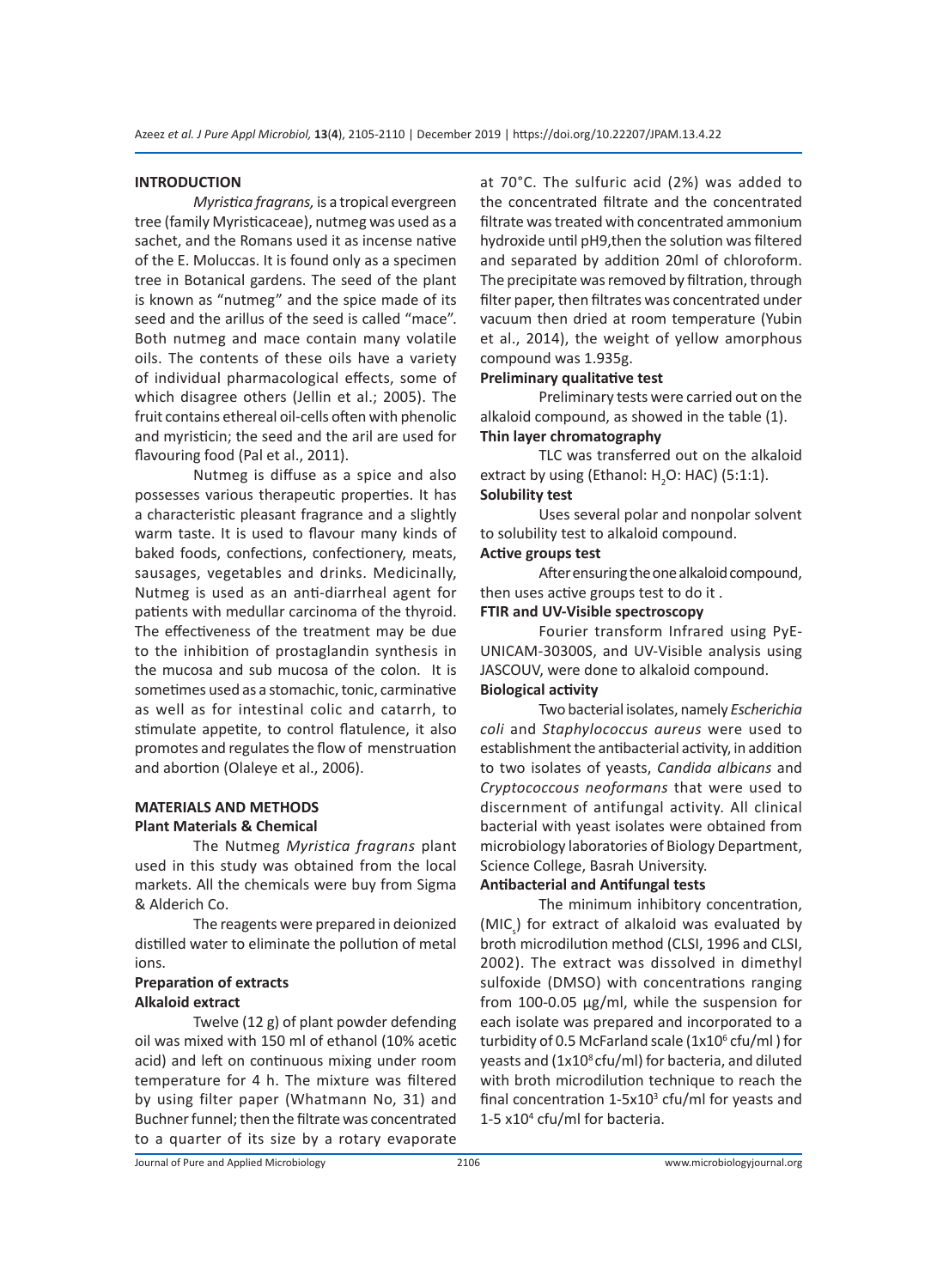The test was performed by using microtiter plates and each concentration was tested in duplicate with positive and negative controls (the microorganism and pure media respectively). The plates were incubated at 37°C for 24 h for bacteria and at 30°C for 48 h for yeasts.

The MIC was measured by the lowest concentration of extract that yield an 80% reduction in observable growth was compared with the control, as well as, when MIC value was 100 µg/ml or less, the antimicrobial activity was considered significant.

#### **Cytotoxicity test**

Biocompatibility test was carried out for the prepared alkaloid extract against fresh human blood according to Nair *et. al*. (1989) method that including in briefly:- Different concentration of extract were prepared (200, 100, 50 and 10 ppm), then 100 µl of each tube of human blood solution. The tubes were left at room temperature and the

formation of turbidity of blood solution was tested after 15, 30 and 60 min. as an indication for the cytotoxicity of extract.

#### **RESULTS AND DISCUSSION**

 In the existing study, alkaloids extract was separated and purified with extraction percentage equal to (16.39%). Table (1) appears the qualitative chemical analysis of alkaloids segregate from *Myristica fragrans*. The results showed the presence of alkaloid only but carbohydrate, glycosides, phenols, saponins, and amino acids were not found. It is known that alkaloids are a lot in many medicinal plants. Table (2) show the thin layer chromatography (TLC) result of an alkaloid extracted from *Myristica fragrans*. There one spot was separated have rate of flow(Rf) value equal to 0.59 was tested and developed by Dragendroff reagent as a qualitative and specific developer for alkaloid, also by using iodine vapour the alkaloid

| Test                   | Test<br>Result | <b>Notes</b>                           | Conclusion                    |
|------------------------|----------------|----------------------------------------|-------------------------------|
| Dragendroff            | $+$            | Formation of the<br>orange precipitate | Presence of alkaloids         |
| Molish                 | ۰              | No violet ring                         | No carbohydrate               |
| <b>Benedict</b>        | ۰              | No red precipitate                     | No glycosides                 |
| FeCl <sub>3</sub> (1%) | ۰              | No blusich green colour                | No phenols                    |
| HgCl <sub>2</sub> (5%) | ۰              | No white precipitate                   | No saponins                   |
| Ninhydrin (1%)         | ۰              | No violet colour                       | No amino acids                |
| Libermann-<br>burchard |                | No violet colour                       | No triterpenes<br>and sterols |

**Table 1.** Preliminary qualitative test for isolated alkaloids

| Table 2. TLC of alkaloid extracted from myristica fragrans |  |
|------------------------------------------------------------|--|
|------------------------------------------------------------|--|

| Eluent system             | Reagent                                            | Spot. NO | Flow rate $(Ri)$        | Conclusion                                                                                     |
|---------------------------|----------------------------------------------------|----------|-------------------------|------------------------------------------------------------------------------------------------|
| (EtOH:H,O:HAC)<br>(5:1:1) | I <sub>s</sub> -Vapour<br>Dragendroff<br>40% H, SO |          | 0.592<br>0.592<br>0.592 | Presence of nitrogen organic compounds<br>Presence of alkaloid<br>Presence sugar with alkaloid |

| Double<br>bond    | Alcohol                  | Carboxylic<br>acid | Aldehyde &<br>ketone    | Amines             | Phenols            |  |
|-------------------|--------------------------|--------------------|-------------------------|--------------------|--------------------|--|
| $\ddot{}$         | ۰                        | ٠                  | $\pm$                   |                    | $\ddot{}$          |  |
| Brown<br>solution | $\overline{\phantom{a}}$ | ٠                  | Yellow<br>precipitation | yellow<br>solution | Purple<br>solution |  |

Journal of Pure and Applied Microbiology 2107 www.microbiologyjournal.org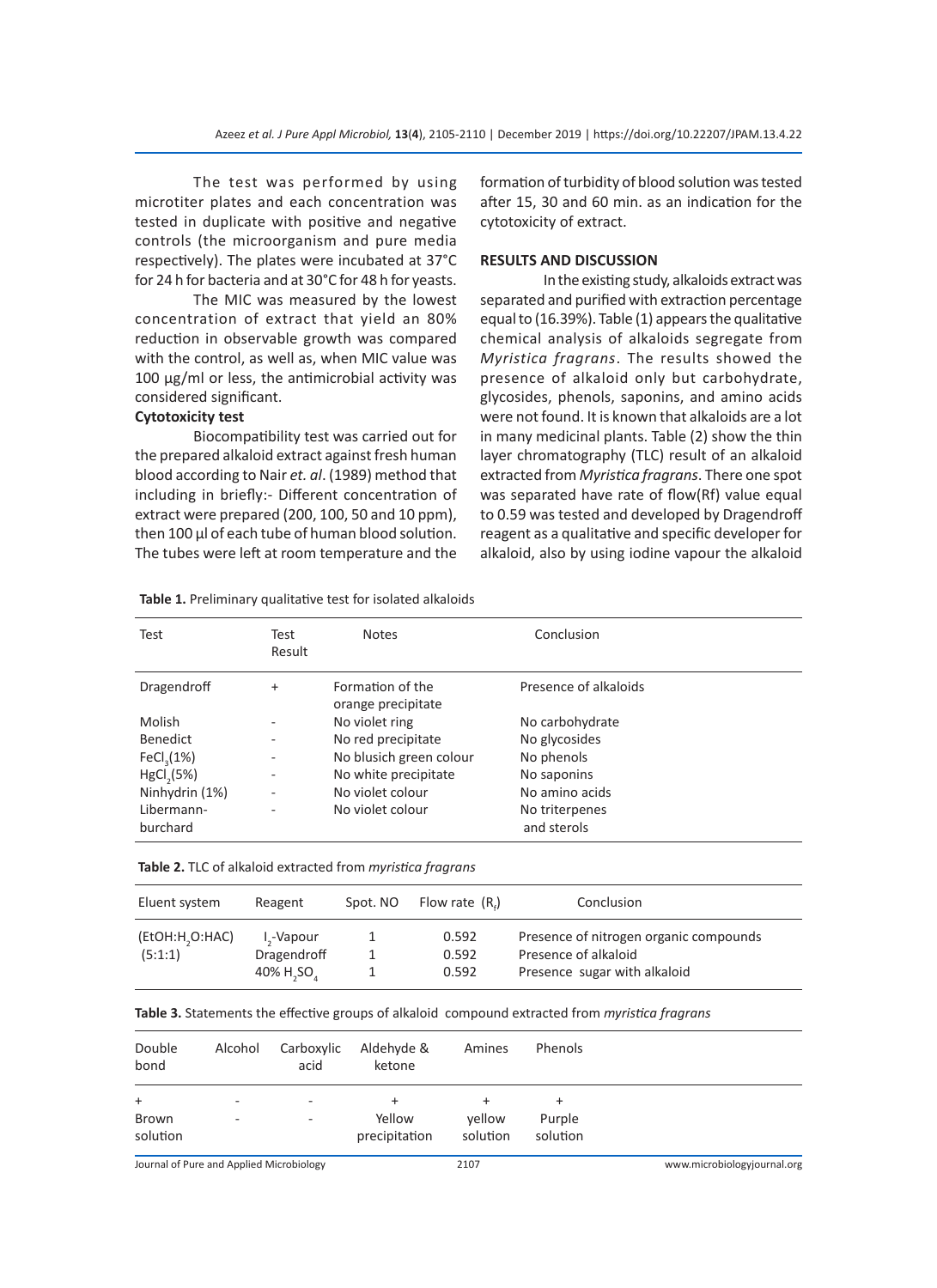separated showed brown colour and by using 40%  $H<sub>2</sub>SO<sub>4</sub>$  which showed the alkaloid was attached with sugar (Harborne, 1984).

For making sure of purification alkaloid compound isolated from *Myristica fragrans*  and determination of chemical groups for it, where observed the isolated compound contains aromatic structure, carbonyl group, nitrogen and phenol groups as shown in table (3), Fig.(1) and table (5) shows the full scan of IR spectrum of alkaloid extract we deduce from the spectrum that the alkaloid extract is molecular that has an aromatic composition and contains a carbonyl group. The isolated alkaloid compound also showed solubility in ethanol, methanol and n-hexane as indicated in the table (4).

The UV-Spectrum shows maximum absorption at 298 nm due to  $(\pi\text{-}\pi^*)$  transition, which is the characteristic of the unsaturated double bond.



**Fig. 1.** A full scan of the IR spectrum of alkaloid extract



**Fig. 2.** Cytotoxicity assay indicated that *Myristica fragrans* alkaloid extract have no cytotoxicity effect against different concentrations of human blood solution during 15, 30 and 60 min. at room temperature (1= 200 ppm, 2=100 ppm, 3=50, 4=10 ppm and 5= control tube)



**Fig. 3.** Antibacterial and antifungal activity of isolated alkaloid compound A-*Staphylococcous aureus* B*-E.coli* C-*Candida albicans* D-*Cryptococcous neoformans*

Journal of Pure and Applied Microbiology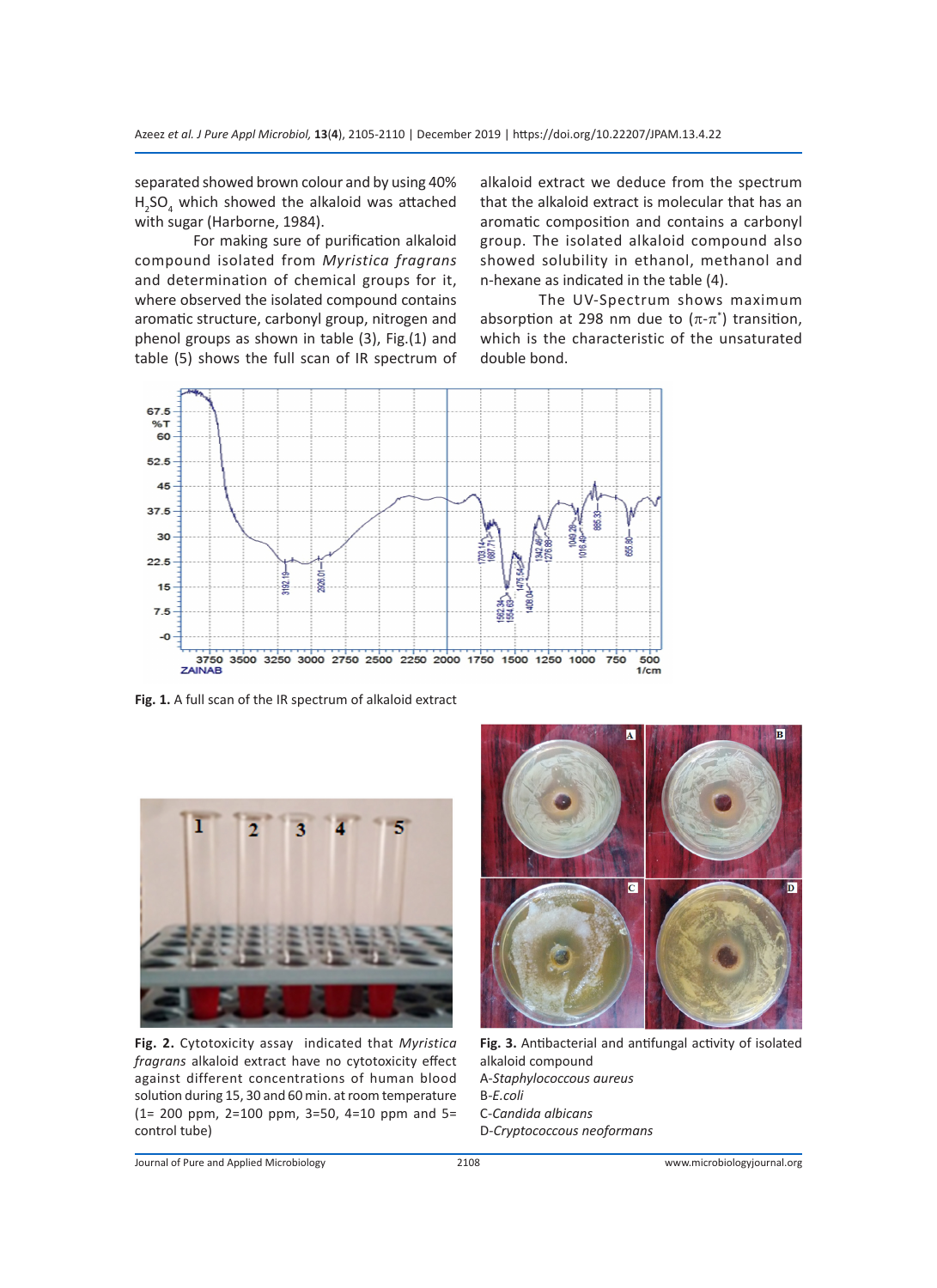| <b>TWEE IT SORRENTLY OF UNKNOW COMPOSITY CALIBULES IT ON THIS ISSUE FRAMEWING</b> |                          |          |          |         |       |                          |  |
|-----------------------------------------------------------------------------------|--------------------------|----------|----------|---------|-------|--------------------------|--|
|                                                                                   | Chloroforme              | n-hexane | Methanol | Ethanol | Water | Petroleum ether          |  |
| Alkaloid<br>compound                                                              | $\overline{\phantom{a}}$ | ÷        | ÷        | ÷       | ٠     | $\overline{\phantom{a}}$ |  |

**Table 4.** Solubility of alkaloid compound extracted from *Myristica fragrans*

| Table 5. Full scan of the IR spectrum of alkaloid extract |
|-----------------------------------------------------------|
|-----------------------------------------------------------|

| Band<br>frequency $cm^{-1}$                | Bond                                  | Function group                                                                         |
|--------------------------------------------|---------------------------------------|----------------------------------------------------------------------------------------|
| 3500<br>3192<br>3500<br>1554, 1562<br>1276 | O-H<br>C-H<br>NH,<br>$C = O$<br>$C-o$ | Aliphatic & aromatic<br>Aromatic (C-H)<br>Amine group<br>Carbonyl group<br>Phenol(C-O) |

The antibacterial and antifungal activities of *Myristica fragrans* alkaloid extract against two bacterial and two yeast isolates were investigated in this study. The result has reported the potency of alkaloid extract as antibacterial and antifungal activities with concentration ranging from 100-50 µg/ml (Table 6).

The current study clearly indicates that *Myristica fragrans* alkaloid extract exhibited excellent antimicrobial activity against both gram positive and gram negative bacteria in addition to significant antifungal activity against yeast isolates (Fig. 3).

The present work was revealed that no any cytotoxic effect of *Myristica fragrans* alkaloid extract against human blood solution in all its concentrations that used in cytotoxicity assay conditions (Fig. 2).

#### **ACKNOWLEDGMENTS**

The authors are grateful to Departments of Chemistry and Biology, College of Science, University of Basra for providing materials and instrument used in the completion of the present study.

# **CONFLICT OF INTEREST**

The authors declares that there is no conflict of interest.

**Table 6.** Antibacterial and antifungal activity of *Myristica fragrans* alkaloid extract against some bacterial and yeast isolates

| Isolates Bacteria        | MIC (ug/ml) |  |
|--------------------------|-------------|--|
| Staphylococcus aureus    | 100         |  |
| Escherichia coli         | 50          |  |
| Yeasts                   |             |  |
| Candida albicans         | 50          |  |
| Cryptococcous neoformans | 100         |  |

### **AUTHORS' CONTRIBUTION**

All authors have made substantial contribution to the work and approved it for publication.

#### **FUNDING**

None.

#### **DATA AVAILABILITY**

All datasets generated or analyzed during this study are included in the manuscript.

### **ETHICS STATEMENT**

This study does not include tests on humans or animals except cytotoxicity test which performed by using 5 ml of human blood was taken from author Dr. Inaam Alrubayae as volunteer.

#### **REFERENCES**

- 1. Jellin, JM, Gregory, PJ, Batz, F, Hitchens, K *et al*. Pharmacist's Letter/ Prescriber's Letter Natural Medicines Comprehensive Database. 7th ed. Stockton, CA: *Therapeutic Research Faculty*, 2005. p 918 -919.
- 2. Pal M, Srivastava M, Soni DK, Kumar A, Tewari SK. Composition and anti-microbial activity of essential oil of *Myristica fragrans* from Andaman Nicobar Island. *Int. J. Pharm. Life Sci.*, 2011; **2**(10): 1115-1117.
- 3. Anon. The Wealth of India Raw Materials, Volume 6. CSIR, New Delhi, 1962, pp. 473-480.
- 4. Jan R. Assa, Simon B. Widjanarko, Joni Kusnadi, Siegfried Berhimpon. Antioxidant Potential of Flesh, Seed anMace of Nutmeg (*Myristica fragrans* Houtt) International *Journal of ChemTech Research CODEN*

Journal of Pure and Applied Microbiology 2109 www.microbiologyjournal.org